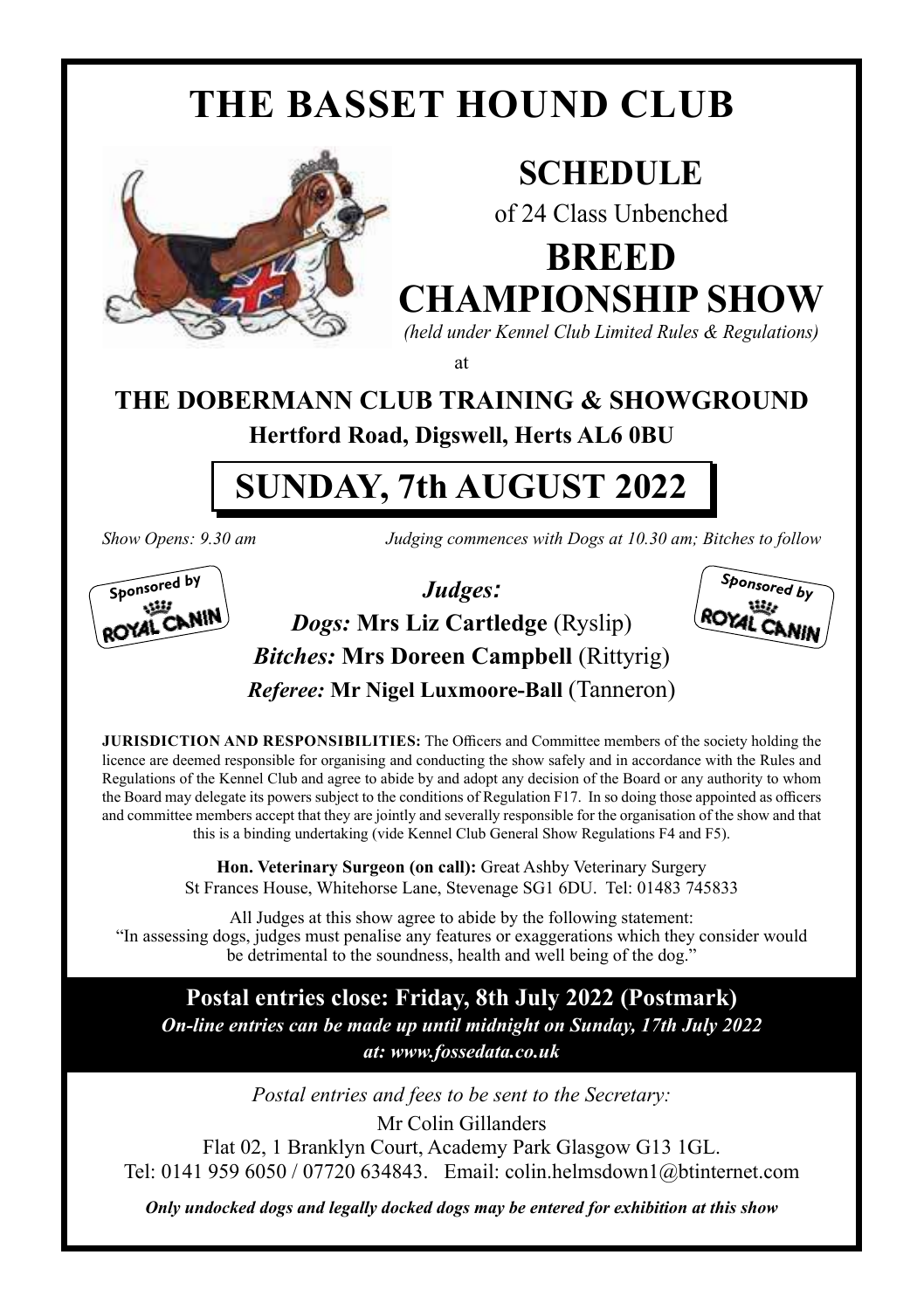

#### *Dogs:* **Mrs Liz Cartledge** (Ryslip)

Liz was born in Sweden and was crazy about dogs from early childhood, her parents having Boxers and a Dobermann and the age of 13 she acquired her first dog, a Pembroke Corgi, the breed she has remained faithful to to this day. She succumbed to the show bug early on and qualified as a ring steward in her mid-teens. Having completed two years at secretarial college she came to England to work as a kennel maid in the well-known "Dreymin" Corgi, Basset and Beagle kennel of Mrs Audrey Minto in Kent and well remembers the star of the kennel - Ch Dreymin Appeline Coral, an outstanding quality lemon/white bitch. Liz was able to meet top Basset breeders in the early 60s - Joan Wells-Meacham, Mildred Seiffert, Jean Rowett-Johns, Wendy Benge-Abbott, Veronica Ross, George Johnston and Rosemary Goodyear.

Liz returned to Sweden and worked in an office for a few years but as the urge to come back to England was always there, she returned in 1967 to take up the post of sub-editor of DOG WORLD. Five years later Liz married Joe Cartledge and moved to his Ryslip Kennel in Binfield, Berkshire, which is still her place of work today. Liz is heavily involved with judging, committee work, running the kennels and encouraging young people to show, handle and breed dogs and serves on Crufts, LKA and Windsor show committees. She awards CCs in 108 breeds, all Groups and BIS and has judged 6 groups and BIS at Crufts and is much looking forward to her day with the Bassets.

#### *Bitches:* **Mrs Doreen Campbell** (Rittyrig)

I have owned, bred and shown Basset Hounds since 1974. My first appointment to award CCs in the breed was 1987 at the Basset Hound Club of Northern Ireland. Since then I have officiated at three other Breed Club Championship Shows over the years and most of the General Championship Shows in the UK and was honoured to have judged the breed at Crufts.

During the 1970s, 1980s and 90s I exhibited my Bassets with much success winning CCs and Res CCs including the top winning Basset in 1988, top winning Basset in Scotland in 1989 and Crufts Best of Breed in 1990 with my homebred Ch Rittyrig Wallis.

Other breeds I have owned are Staffordshire Bull Terrier, English Springer, Min WH Dachshund and latterly Rottweiler, but Basset Hounds are a very special breed to me.

I am delighted and honoured to be invited to Judge at your Championship Show and think it is very fitting that since I began my Championship Show Judging at a Breed Club Show, I will also complete my Judging experience at the longest established Basset Hound Club Show.

#### **THERE WILL BE DRINKING WATER AVAILABLE FOR YOUR DOGS FROM AN OUTSIDE TAP**

#### **CAGES - A DEDICATED AREA WILL BE PROVIDED**

#### **PLEASE BRING ALONG YOUR OWN TABLES & CHAIRS NONE WILL BE PROVIDED AT THE SHOW**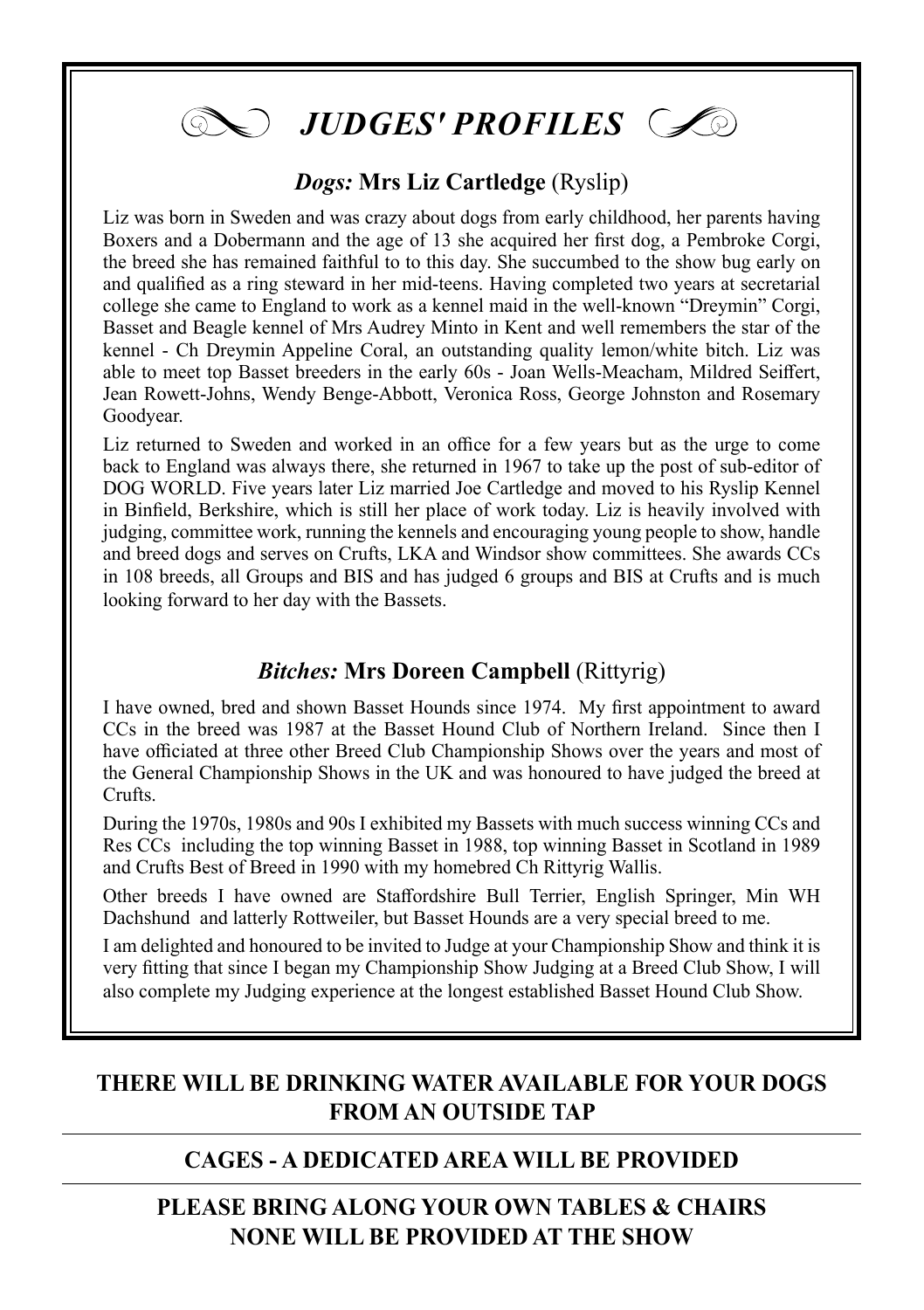#### **THE BASSET HOUND CLUB**

#### **Officers and Committee**

| <b>President:</b> Mrs Liz Cartledge                                                         | Vice President: Mrs J. Scott Goldstone     |
|---------------------------------------------------------------------------------------------|--------------------------------------------|
| <b>Chairman:</b> Mr N. Luxmoore-Ball                                                        | Vice Chairman: Mrs D. Ellrich              |
| Hon. Secretary: Mr C. Gillanders                                                            | <b>Hon. Treasurer:</b> Ms J. Murray        |
| <b>Show Manager:</b> Mr N. Luxmoore-Ball                                                    | Fire & Safety Officer: Mr N. Luxmoore-Ball |
| <b>Committee:</b> Mr D. Foster; Mesdames Beale, Freudenreich, McLean, Money, Newman, Parkes |                                            |

#### • **FEES** •

| <b>Members:</b>             | First Entry per dog $£13.50$                                                                                                                                                                                                              |
|-----------------------------|-------------------------------------------------------------------------------------------------------------------------------------------------------------------------------------------------------------------------------------------|
|                             | Each subsequent entry with the same dog $\pounds1.00$                                                                                                                                                                                     |
| <b>Non-Members:</b>         | First Entry per dog $£15.00$                                                                                                                                                                                                              |
|                             | Each subsequent entry with the same dog $£2.00$                                                                                                                                                                                           |
| Veteran:                    | £6.00 first entry per dog                                                                                                                                                                                                                 |
| <b>Not for Competition:</b> | £2.00 per dog                                                                                                                                                                                                                             |
| <b>Junior Handling:</b>     | £2.00 per class                                                                                                                                                                                                                           |
| Catalogues:                 | £2.50 pre-paid with entries; £3.00 on the day Members who are unable to attend<br>the show can obtain a catalogue by pre-paying. Please ensure your request and<br>payment is received by the Secretary prior to the closing of entries). |
| <b>Advertisements:</b>      | Full Page £5.00; Half Page £3.00 (If anyone wishes to advertise in the catalogue<br>please send copy and remittance with entries).                                                                                                        |
| Membership:                 | Single £9.00; Joint £10.00                                                                                                                                                                                                                |
| <b>Rosette Donations:</b>   | Rosette donations will be gratefully received and acknowledged in the Catalogue.                                                                                                                                                          |

*If you are not already a Member of the Basset Hound Club we will be pleased to welcome you. Annual subscriptions (January to December) as above. Ask the Secretary for an explanatory leaflet and application form.*

*Cheques/Postal Orders payable to:* **The Basset Hound Club**

**BANK CHARGES** All Bank Charges incurred by the Club on incorrectly completed or dishonoured cheques will be passed on to the exhibitor concerned.

#### *PLEASE MAKE EVERY EFFORT TO KEEP THIS VENUE CLEAN*

*We cannot stress too strongly that exhibitors should make every effort to clean up after their dogs*

#### **A RAMP WILL BE AVAILABLE TO BE USED AT EXHIBITORS' OWN RISK**

#### **PLEASE NOTE**

The Committee wishes to remind parents that they are responsible for their childrens behaviour.

#### • **CATERING** •

Bacon rolls will be available on arrival. Lunches can be pre-ordered with your entry. If entering by post, please ensure you complete the order form.

#### **A RAFFLE WILL BE HELD AT THE SHOW**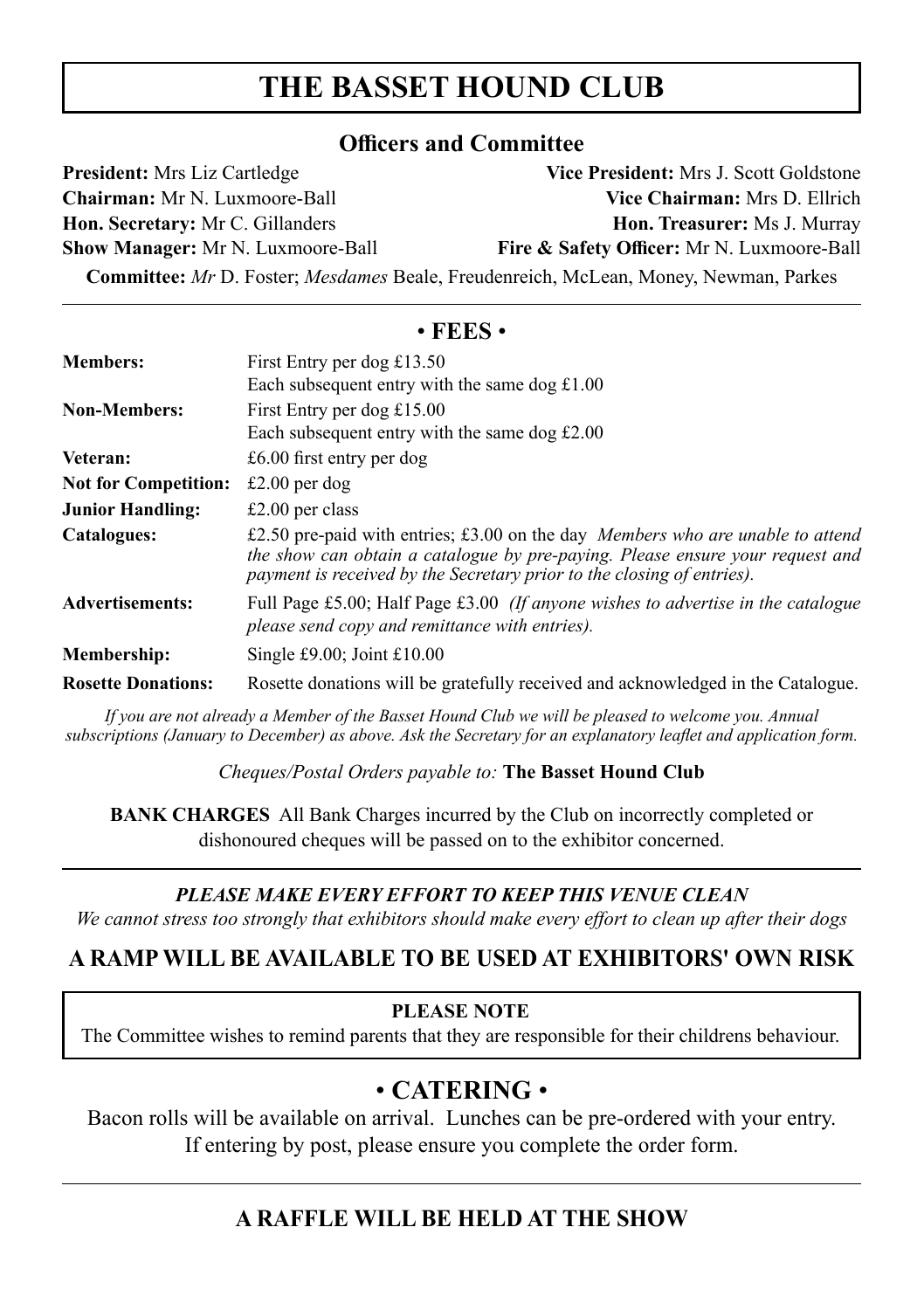#### • **CLASSIFICATION** •

#### *Judges:*

#### *Dogs:* **Mrs Liz Cartledge** (Ryslip) *Bitches:* **Mrs Doreen Campbell** (Rittyrig)

*Kennel Club Challenge Certificate - Dog Kennel Club Challenge Certificate - Bitch*

#### *Referee:* **Mr Nigel Luxmoore-Ball** (Tanneron)

- 
- 
- 
- 
- 
- 
- 
- 
- 
- 
- 
- 1. Veteran Dog 12. Veteran Bitch
- 2. Minor Puppy Dog 13. Minor Puppy Bitch
- 3. Puppy Dog 14. Puppy Bitch
- 4. Junior Dog 15. Junior Bitch
- 5. Yearling Dog 16. Yearling Bitch
- 6. Novice Dog 17. Novice Bitch
- 7. Post Graduate Dog 18. Post Graduate Bitch
- 8. Limit Dog 19. Limit Bitch
- 9. Open Dog 20. Open Bitch
- 10. Breeders Dog 21. Breeders Bitch
- 11. Special Beginners Dog 22. Special Beginners Bitch

#### **BEST IN SHOW ~ RESERVE BEST IN SHOW BEST PUPPY IN SHOW ~ BEST VETERAN IN SHOW \***

*\* Best Veteran in show will be selected from all unbeaten veterans regardless of class*

23. Brace 24. Progeny

#### • **JUNIOR HANDLING CLASSES** •

*Judge: To be announced on the day*

25. Junior Handling *(6-11 years)* 26. Junior Handling *(12-16 years)*

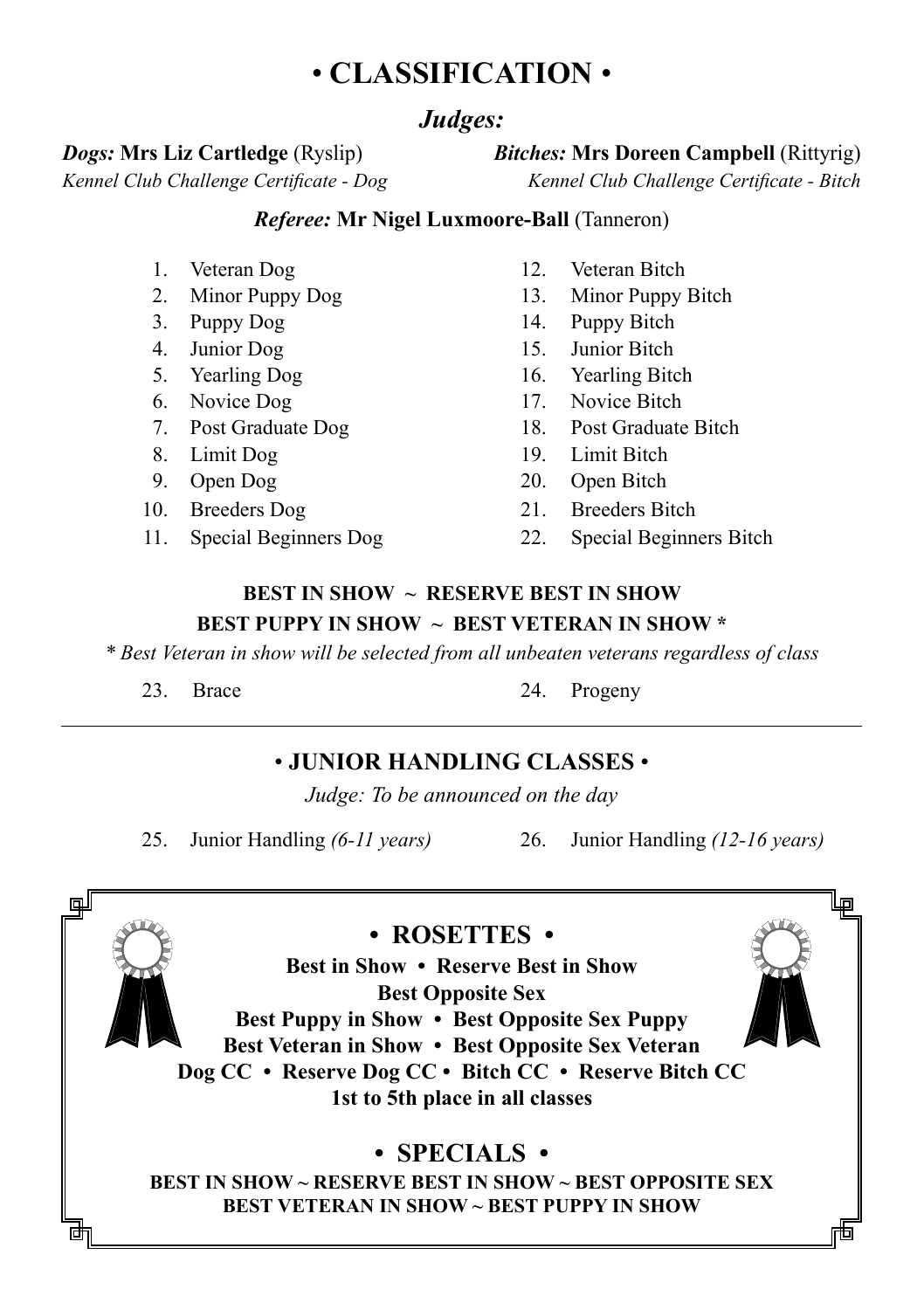# ROYAL CANIN® | PROS **JOIN TODAY**

 **As a valued PRO Club member, you will experience a range of benefits including:**

- **>** Dedicated Area Business Manager and Customer Service Team
- **>** Preferential prices and exclusive offers
- **>** PRO Club Loyalty Scheme
- **>** Puppy recommendation packs\*



\*Subject to compliance with the ROYAL CANIN® Responsible Breeder Charter. Please visit pro.royalcanin.co.uk for full T&C's and to view the charter.

To find out more about our PRO Club visit **pro.royalcanin.co.uk** or call **0845 300 5965** (UK) **1890 882 356** (ROI)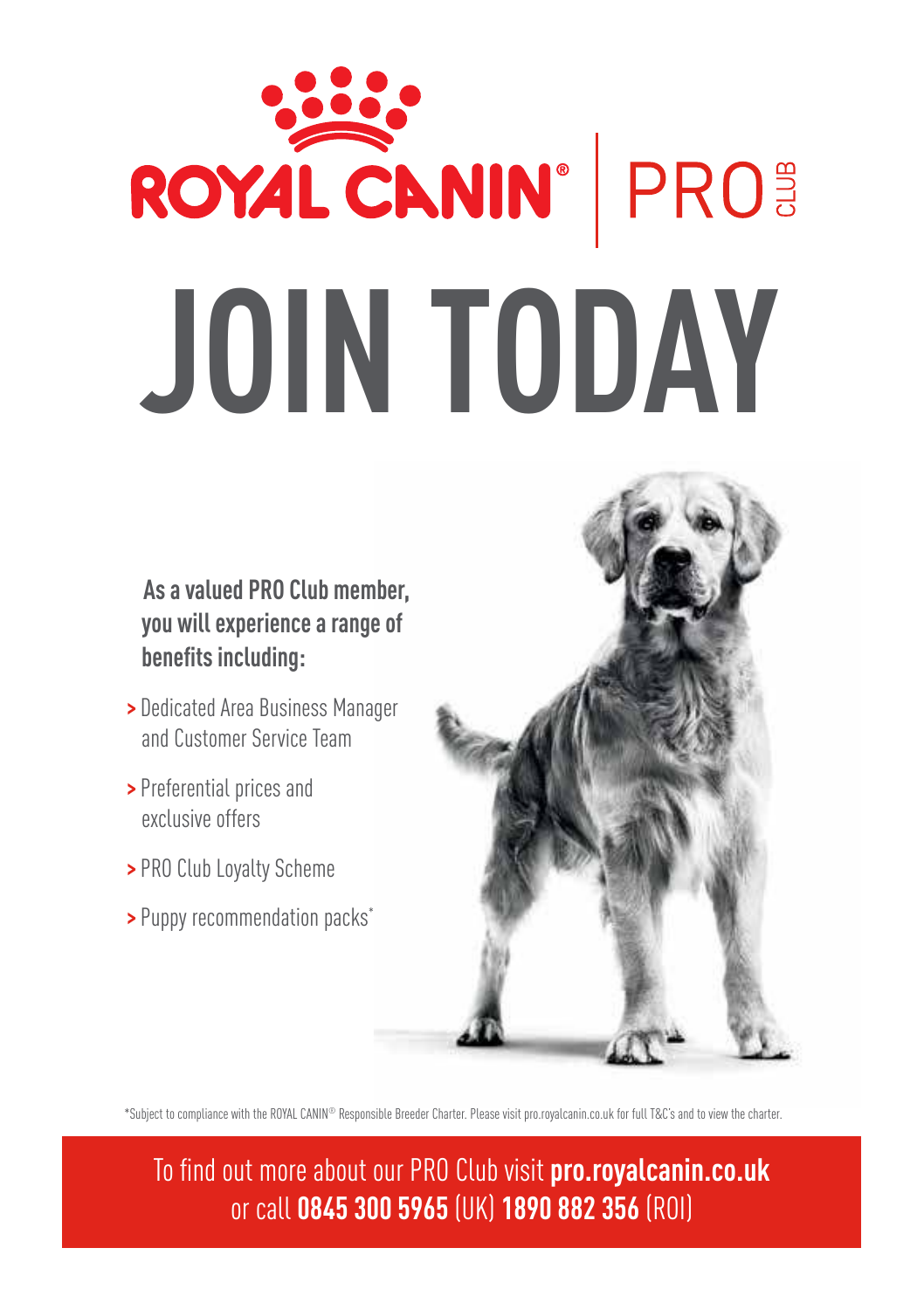#### DEFINITIONS OF CLASSES

*(N.B. The word 'dog' includes both sexes)*

In the following definitions, a Challenge Certificate includes any Show award that counts towards the title of Champion under the rules of any governing body recognised by the Kennel Club. Wins at Championship Shows in breed classes where Challenge Certificates are not on offer shall be counted as wins at Open Shows. In the case of a dog owned in partnership and entered in Members' classes or competing for Members' Specials each partner must at the time of entry be a member of the Society. In estimating the number of awards won, all wins up to and including the seventh day before the date of closing of postal entries shall be counted when entering for any class i.e. **Friday, 1st July 2022.**

Wins in Variety clases do not count for entry in breed classes but when entering for Variety classes, wins in both Breed and Variety classes must be counted. First prizes awarded in any classes defined as Special do not count towards eligibility.

If an exhibitor reports before the judging of a class or classes that a dog has been entered which is ineligible, the exhibitor may choose one of the following options:-

- (1) *Withdrawal*
	- The dog may be withdrawn from competition subject to the conditions of Regulation F.(1).19.
- (2) *Transfer*
	- a) If a dog is ineligible for a class or classes as regards its colour, sex, weight or height the Show Secretary shall transfer it to the equivalent class or classes for the correct colour, sex, weight or height and, in the event of there being no equivalent class, Minor Puppy and Puppy excepted to the Open class for the correct colour, sex, weight or height.
	- b) For an exhibit entered incorrectly in a Minor Puppy Class, Puppy Class or Junior Class, which is over age but under twelve calendar months of age, eighteen calendar months of age or 24 calendar months of age respectively, the Show Secretary shall transfer the exhibit to the Puppy Class, Junior Class or Yearling Class respectively for the correct colour, sex, weight or height and in the event of there being no Puppy, Junior or Yearling Class to the Open Class for the correct colour, sex, weight or height.
	- c) For any reason other than the above, the Show Secretary shall transfer it to the Open Class for the correct colour, sex, weight or height.
	- d) If an exhibit arrives late and misses a class, even if it is the only class in which the dog is entered, the dog may not be transferred to any other class.

**MINOR PUPPY** For dogs of six and not exceeding nine calendar months of age on the first day of the Show.

**PUPPY** For dogs of six and not exceeding twelve calendar months of age on the first day of the Show.

**JUNIOR** For dogs of six and not exceeding eighteen calendar months of age on the first day of the Show.

**YEARLING** For dogs of twelve and not exceeding twenty-four calendar months of age on the first day of the Show.

- **NOVICE** For dogs which have not won a Challenge Certificate/CACIB/CAC/Green Star or three or more First Prizes at Open and Championship Shows (Minor Puppy, Special Minor Puppy, Puppy and Special Puppy classes excepted, whether restricted or not).
- **POST GRADUATE** For dogs which have not won a Challenge Certificate/CACIB/CAC/Green Star or five or more First Prizes at Championship Shows in Post Graduate, Minor Limit, Mid Limit, Limit and Open classes, whether restricted or not where Challenge Certificates were offered for the breed.
- **LIMIT** For dogs which have not become show Champions under the Kennel Club Regulations or under the rules of any governing body recognised by the Kennel Club, or won 3 or more CC/CACIB/CAC/Green Stars or won 7 or more First Prizes in all at Championship Shows in Limit or Open Classes confined to the Breed, whether restricted or not at Shows where Challenge Certificates were offered for the breed.
- **OPEN** For all dogs of the breeds for which the class is provided and eligible for entry at the Show.
- **VETERAN** For dogs of not less than seven years of age on the first day of the Show.
- **BRACE** For two exhibits (either sex or mixed) of one breed belonging to the same exhibitor, each exhibit having been entered in some class other than Brace or Team.
- **BREEDERS** For dogs bred by the exhibitor.
- **PROGENY** For a dog or bitch accompanied by at least 3 of its registered progeny, having been entered and exhibited in another class. The Dog or Bitch and the progeny need not be registered in the same ownership.
- **SPECIAL BEGINNERS** For dogs, owners and handlers not having won a Challenge Certificate.

#### **ADVISORY NOTICE**

**NOT FOR COMPETITION** Societies may at their discretion, accept Not for Competition entries. Societies may accept such entries from breeds of dog not included within the title of the Society and at Shows held over more than one day, such entries may be accepted on any day from any breed.

#### **RULES and REGULATIONS**

- 1. The Show will open at 9.30 am.
- 2. Dogs will be received at any time after the opening of the show but it is the exhibitor's responsibility to ensure that dogs are available for judging when required.
- 3. Judging will commence with Dogs at 10.30 am; Bitches to follow.
- 4. Exhibits may be removed from the Show after their judging has been completed. The show will close half an hour after all judging has been completed.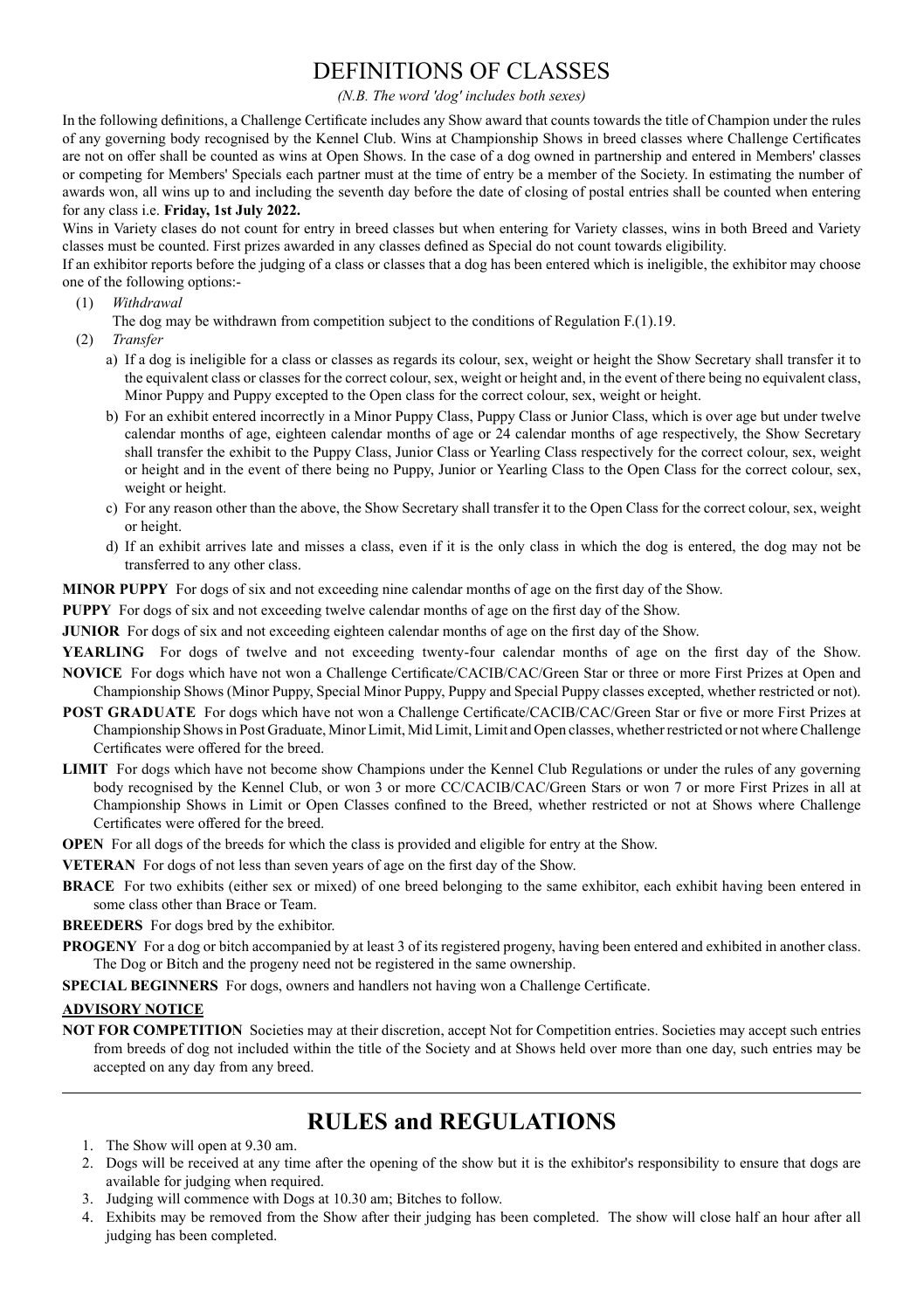- 5. Entry Fees: Members: First Entry per dog £13.50; each subsequent entry with the same dog £1.00. Non-Members: First Entry per dog £15.00; each subsequent entry with the same dog £2.00. Veteran: £6.00 first entry per dog. Not for Competition: £2.00 per dog. Junior Handling: £2.00 per class. Catalogues: £2.50 pre-paid with entries, £3.00 on the day. Advertisements: £5.00 Full page; £3.00 Half page. Membership Subscription: £10.00 Joint; £9.00 Single.
- 6. There is no prize money on offer at this show.
- 7. The Committee reserves to itself the right to refuse entries.
- 8. Puppies under six calendar months of age on the first day of the Show are not eligible for exhibition.
- 9. The mating of bitches within the precincts of the Show is forbidden.
- 10. **Best Puppy in Show** Where a Best Puppy in Show competition is scheduled the Best Puppy in Show is a puppy which has competed and is unbeaten by any other puppy exhibited at the same show. A puppy is a dog of six and not exceeding twelve calendar months of age on the first day of the Show. Where the Best in Show is a puppy it may, at the discretion of the judge, be awarded Best Puppy in Show. Where the Reserve Best in Show is a puppy which has only been beaten by an adult dog it may, at the discretion of the judge, be Best Puppy in Show. Consequently, selection of Best Puppy in Show must follow the selection of Best in Show.
- 11. **Best in Show** Best in Show must be selected from the exhibits declared Best of Sex. If a Reserve Best in Show is to be selected, the eligible dogs are those declared Best Opposite Sex and Reserve Best of Sex to the exhibit declared Best in Show.
- 12. Exhibits will not be admitted to Best in Show competition after a period of ten minutes has elapsed since the announcement that exhibits are required for judging, unless they have been unavoidably delayed by previous judging not being completed on time, and then only with the special permission of the Show Management.
- 13. Exhibitors must not pick up dogs by their tails and leads when lifting them nor handle a dog in a manner which causes its feet not to touch the ground when on the move. This is not acceptable. Exhibitors should note that such practice would constitute harsh handling and reports of such practice will be referred to the Committee under Kennel Club Show Regulation F11.
- 14. All exhibitors must be familiar with Kennel Club Regulation F (Annex B) Regulations for the Preparation of Dogs for Exhibition.
- 15. All dogs resident outside of the UK must be issued with a Kennel Club Authority to Compete number before entry to the show/ event can be made. All overseas entries without an Authority to Compete number will be returned to the exhibitor/competitor.
- 16. **Dogs in Vehicles on Hot Days**. Anyone whose dog is entered at a Kennel Club licensed event should take all reasonable steps to ensure the needs of their dog(s) are met, and should not put a dog's health and welfare at risk by any action, default, omission or otherwise. Breach of Kennel Club Regulations in this respect may be referred to the Board for disciplinary action under Kennel Club Rules and Regulations.

 Your dog is vulnerable and at risk during hot weather and the Kennel Club offers the following guidance to help guide you through the do's and don'ts travelling to and whilst at KC licensed events.

- When travelling to a show please take a moment to consider whether the route to the show is on a busy holiday route, and leave earlier to avoid increased time in traffic jams.
- If your vehicle is not air-conditioned seriously consider whether travelling to the show is a good idea at all.
- The vehicle should be as fully ventilated as possible, and plenty of stops should be taken, with lots of water available to drink.
- Ensure your dog is not sitting in full sunlight. There should be plenty of free flowing air around the dog.
- When at the show, never leave your dog in the vehicle.
- Keep the dog in the shade take your own shade for example a large umbrella and always have plenty of water available to drink so your dog stays well hydrated.
- Avoid your dog taking part in unnecessary exertion, or from standing in exposed sunlight for extended lengths of time.

 Remember, if you feel hot your dog is very likely to feel much hotter and dehydrated, and this could lead to dire results. Please look after your dog's welfare. **WARNING: IF YOUR DOG IS FOUND TO BE AT RISK FORCIBLE ENTRY TO YOUR VEHICLE MAY BE NECESSARY WITHOUT LIABILITY FOR ANY DAMAGE CAUSED.**

- 17. Anyone whose dog is entered at a Kennel Club licensed event should take all reasonable steps to ensure the needs of their dog(s) are met, and should not put a dog's health and welfare at risk by any action, default, omission or otherwise. Breach of Kennel Club Regulations in this respect may be referred to the Board for disciplinary action under the Kennel Club Rules and Regulations. The use of pinch collars, electronic shock collars, or prong collars, is not permitted at any show licensed by the Kennel Club. This shall apply at the venue or within the precincts of the show
- 18. Not for Competition entries will be accepted. Details of each dog so entered must be recorded on the entry form and must be Kennel Club registered.
- 19. No modifications will be made to the schedule except by permission of the Board of the Kennel Club, which will be followed by advertisement in the Canine press wherever possible.
- 20. Any owner, exhibitor, handler or other person in charge of a dog is requested to remove as soon as possible any fouling caused by their dog(s) at any Kennel Club licensed event within the licensed venue and within the environs of that event including car and caravan parks and approaches. Adequate receptacles for the disposal of such fouling will be provided.
- 21. Should the Judge be prevented from fulfilling his/her engagement the committee reserve to themselves the right of appointing another judge to fulfill his/her duties. Exhibitors are at liberty to withdraw from competition but no entrance fee can be returned.
- 22. No person shall carry out punitive correction or harsh handling of a dog at any time whilst at the licensed venue including its environs, car park and caravan parks and approaches.
- 23. The owner, exhibitor, handler or other person in charge of a dog at Kennel Club licensed events must at all times ensure that the dog is kept under proper control whilst at the licensed venue, including its environs, car and caravan parks and approaches. This Regulation applies before (at any time during the set up period at the venue), during the event and afterwards (at any time during the breakdown of the event).
- 24. Every exhibitor shall ensure that whilst the dog is being exhibited, its handler shall display the correct ring number.